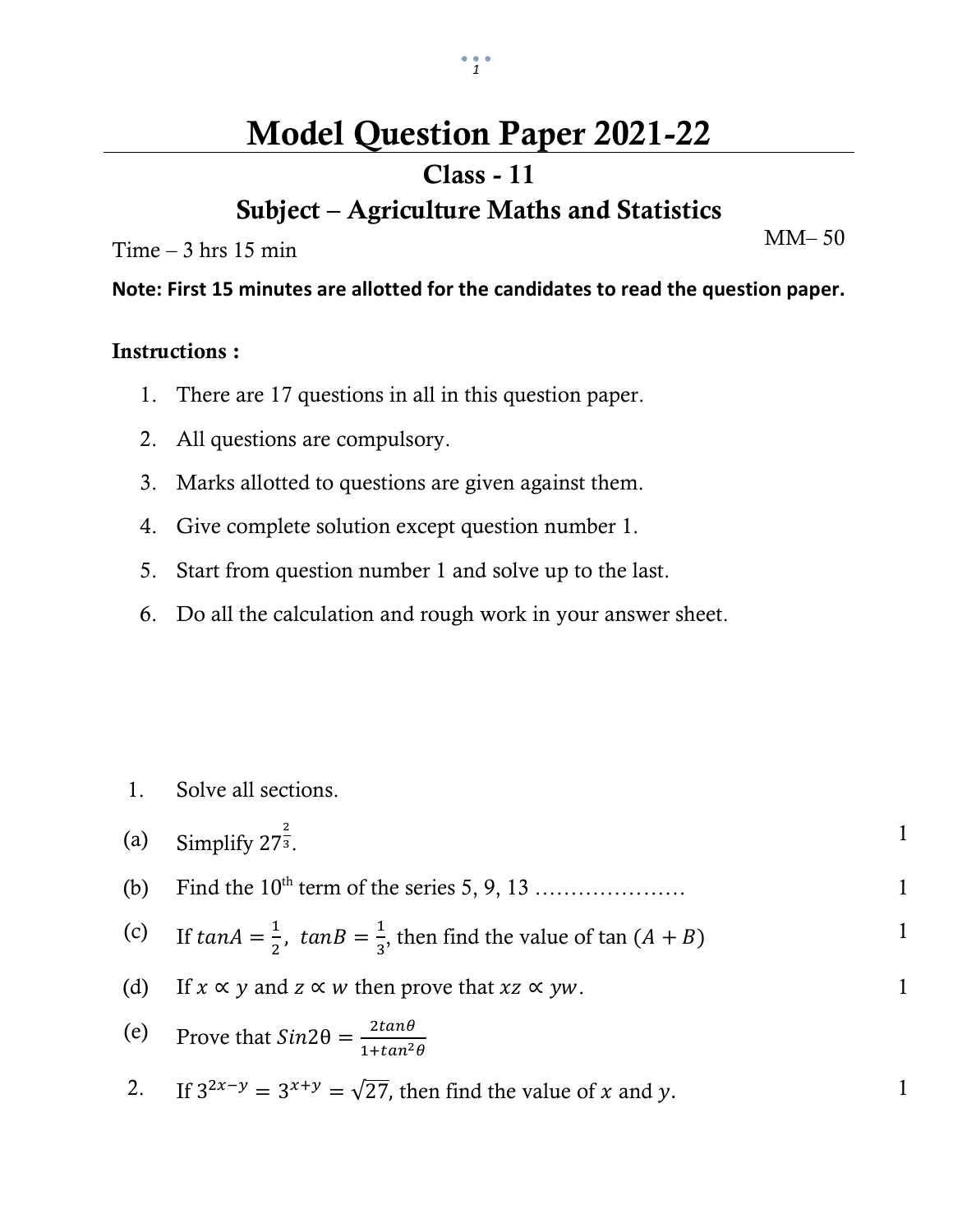- 3. If *a*, *b*, *c* are in A.P then prove that  $(a c)^2 = 4(b^2 ac)$  1 4. Simplify  $\left(a^{\frac{1}{3}}\right)$  $\frac{1}{3}$ <sup>+</sup> b భ  $\frac{1}{3}$   $\int$   $\alpha$ మ  $\frac{1}{3} + b$ మ  $\frac{1}{3} - a$ భ  $\overline{3}b$ భ  $\frac{1}{3}$  1 5. If the third term of a geometric series is 4 and seventh term is 64, then  $\frac{5}{2}$ If the time term of a geometric series is  $\frac{1}{4}$  and seventh term is  $\sigma_{\frac{1}{2}}$ , then  $\frac{1}{4}$ 6. Prove that  $\int_{0}^{(1+cos\theta)}$  $\frac{(1 + \cos \theta)}{(1 - \cos \theta)} = \text{Cosec}\theta + \text{Cot}\theta$  1 7. Find the distance of the point  $(aSin\theta, aCos\theta)$  from origin. 2 8. Find the area of triangle formed by straight lines,  $5x + 4y = 20$ ,  $x = 0, \quad y = 0$ 2 9. If  $A + B + C = 90^\circ$  thenprovethat  $tanAtanB + tanBtanC + tanCtanA = 1$  2 10. Prove that  $\frac{sinA + sin3A}{cosA + cos3A} tan2A$  2 11. Solve the equation  $2^{x+2} + 2^{x+1} = 48$ . 12. Find the volume of the largest Cone that can be cut from a Cube whose r mu the volume of the largest Cone that can be cut from a Cube whose  $\frac{4}{4}$ 13. Prove that  $Sin20^\circ$ .  $Sin40^\circ$ .  $Sin60^\circ$ .  $Sin80^\circ = \frac{3}{16}$ ଵ 4 14. The height of a Cone is 28cm and radius of the base is 21cm. Find the volume and curved surface.
- 15. The marks obtained by some students are as follows. Find the mean of the following:

| Marks<br>obtained     | $0 - 10$ | 10-20 | 20-30 | 30-40 | 40-50 |
|-----------------------|----------|-------|-------|-------|-------|
| Number of<br>Students |          | سد    | 10    | ∸     |       |

#### 16. Find the mode from the following table:

| Class<br>interval | 20-30 | 30-40 | 40-50 | 50-60 | 60-70 | 70-80 | 80-90 |
|-------------------|-------|-------|-------|-------|-------|-------|-------|
| Frequency         | 04    | ΙU    | 16    | 30    | -45   | 20    | 10    |

6

6